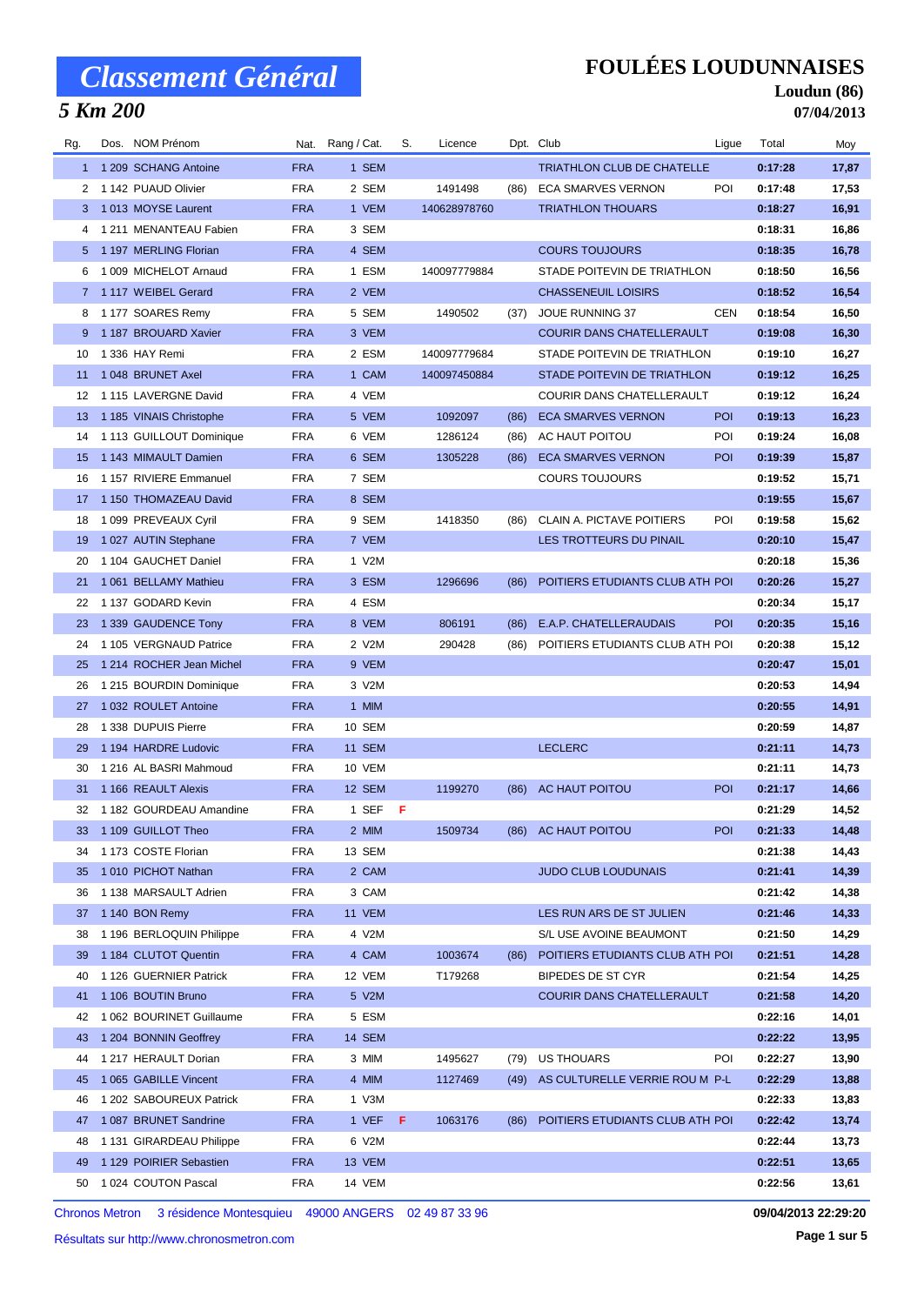## *5 Km 200*

### **FOULÉES LOUDUNNAISES**

### **Loudun (86) 07/04/2013**

| Rg. | Dos. NOM Prénom           |                          | Nat. Rang / Cat. |         | S. | Licence |      | Dpt. Club                 | Ligue      | Total   | Moy   |
|-----|---------------------------|--------------------------|------------------|---------|----|---------|------|---------------------------|------------|---------|-------|
| 51  | 1 198 GERONA Jeremy       | <b>FRA</b>               | 15 SEM           |         |    |         |      |                           |            | 0:23:03 | 13,54 |
| 52  | 1076 TRICOCHE Vincent     | <b>FRA</b>               | 16 SEM           |         |    |         |      |                           |            | 0:23:03 | 13,53 |
| 53  | 1111 PROTHAIS Sarah       | <b>FRA</b>               | 1 MIF            |         | F. | 1522558 |      | (86) AC HAUT POITOU       | <b>POI</b> | 0:23:08 | 13,49 |
| 54  | 1042 GODARD Arthur        | <b>FRA</b>               | 6 ESM            |         |    |         |      |                           |            | 0:23:17 | 13,40 |
| 55  | 1023 PLISSON Patrick      | <b>FRA</b>               | 7 V2M            |         |    | 324376  | (86) | E.A.P. CHATELLERAUDAIS    | POI        | 0:23:20 | 13,37 |
| 56  | 1031 CHAMPION Tanguy      | <b>FRA</b>               | 5 MIM            |         |    |         |      |                           |            | 0:23:22 | 13,35 |
| 57  | 1 154 SOETART Denis       | <b>FRA</b>               | $17 - M -$       |         |    |         |      | <b>FIDUCIAL</b>           |            | 0:23:23 | 13,34 |
| 58  | 1 152 LEMAITRE Thierry    | <b>FRA</b>               | 15 VEM           |         |    |         |      | <b>POMPIERS</b>           |            | 0:23:23 | 13,34 |
| 59  | 1 164 GAUCLIN Manon       | <b>FRA</b>               | 1 JUF            | F       |    |         |      | AC HAUT POITOU            |            | 0:23:24 | 13,33 |
| 60  | 1 098 RATOUIT Denis       | <b>FRA</b>               | 16 VEM           |         |    |         |      |                           |            | 0:23:38 | 13,20 |
| 61  | 1 148 LHOMME Justine      | <b>FRA</b>               | 1 ESF            | F.      |    | 1090733 | (86) | <b>ECA SMARVES VERNON</b> | <b>POI</b> | 0:23:42 | 13,17 |
| 62  | 1 063 BRISSON Mathieu     | <b>FRA</b>               | 5 CAM            |         |    | 1515583 | (79) | US THOUARS                | POI        | 0:23:45 | 13,13 |
| 63  | 1 004 BOURRI Jamal        | <b>FRA</b>               | 18 SEM           |         |    |         |      |                           |            | 0:23:49 | 13,10 |
| 64  | 1071 FRISON Jacky         | <b>FRA</b>               | 8 V2M            |         |    |         |      |                           |            | 0:23:54 | 13,05 |
| 65  | 1047 COL Gerard           | <b>FRA</b>               | 2 V3M            |         |    |         |      | <b>COURS TOUJOURS</b>     |            | 0:24:09 | 12,92 |
| 66  | 1 201 MICHOT Tony         | <b>FRA</b>               | 17 VEM           |         |    |         |      |                           |            | 0:24:13 | 12,88 |
| 67  | 1 110 PINEAU Basile       | <b>FRA</b>               | 6 MIM            |         |    | 1096299 | (86) | AC HAUT POITOU            | <b>POI</b> | 0:24:14 | 12,87 |
| 68  | 1 133 OUDRY Laurent       | <b>FRA</b>               | 18 VEM           |         |    |         |      | <b>FIDUCIAL</b>           |            | 0:24:22 | 12,81 |
| 69  | 1 208 RAMAYE Kathy        | <b>FRA</b>               | 2 VEF            | F       |    |         |      |                           |            | 0:24:29 | 12,74 |
| 70  | 1 180 POIRAULT Jerome     | <b>FRA</b>               | 19 SEM           |         |    |         |      | CERFFRANCE POITOU CHAREN  |            | 0:24:33 | 12,71 |
| 71  | 1 108 RINUIT Tiffany      | <b>FRA</b>               | 1 CAF            | F.      |    | 1359738 | (86) | AC HAUT POITOU            | <b>POI</b> | 0:24:50 | 12,56 |
| 72  | 1 206 SICARD Sylvie       | <b>FRA</b>               | 3 VEF            | - F     |    |         |      |                           |            | 0:24:54 | 12,53 |
| 73  | 1 100 SIMONNEAU Arthur    | <b>FRA</b>               | 6 CAM            |         |    |         |      |                           |            | 0:24:55 | 12,52 |
| 74  | 1 205 GAUDIN Sylvie       | <b>FRA</b>               | 4 VEF            | F       |    |         |      |                           |            | 0:24:56 | 12,51 |
| 75  | 1 020 BREMAUD Alexandre   | <b>FRA</b>               | 7 MIM            |         |    |         |      |                           |            | 0:25:01 | 12,47 |
| 76  | 1 006 THIRION Pascal      | <b>FRA</b>               | 19 VEM           |         |    |         |      |                           |            | 0:25:01 | 12,47 |
| 77  | 1041 PERIDY Elise         | <b>FRA</b>               | 2 JUF            | F       |    | 1228613 | (79) | <b>US THOUARS</b>         | POI        | 0:25:02 | 12,46 |
| 78  | 1 220 CATHELIN Eric       | <b>FRA</b>               | 9 V2M            |         |    |         |      |                           |            | 0:25:08 | 12,42 |
| 79  | 1073 DOUMAS Lilian        | <b>FRA</b>               | 8 MIM            |         |    |         |      |                           |            | 0:25:15 | 12,36 |
| 80  | 1 153 SOETART Nicolas     | <b>FRA</b>               | 20 -M-           |         |    |         |      | <b>FIDUCIAL</b>           |            | 0:25:31 |       |
|     |                           |                          | 20 VEM           |         |    |         |      |                           |            |         | 12,22 |
| 81  | 1094 ROY Stephane         | <b>FRA</b><br><b>FRA</b> | 21 VEM           |         |    |         |      |                           |            | 0:25:32 | 12,22 |
| 82  | 1 028 LAIRET Olivier      |                          |                  |         |    |         |      |                           |            | 0:25:36 | 12,19 |
|     | 83 1 120 BILLON Nicolas   | <b>FRA</b>               | 21 SEM           |         |    |         |      |                           |            | 0:25:41 | 12,15 |
| 84  | 1 144 MARTIN Noemie       | <b>FRA</b>               | 3 JUF            | F       |    |         |      |                           |            | 0:25:44 | 12,12 |
| 85  | 1 124 DAVID Guillaume     | <b>FRA</b>               | 22 SEM           |         |    |         |      |                           |            | 0:25:48 | 12,09 |
| 86  | 1 037 ROUSSEAU Denis      | <b>FRA</b>               | 22 VEM           |         |    |         |      | <b>FIDUCIAL</b>           |            | 0:25:50 | 12,08 |
| 87  | 1 155 JULIEN Cyril        | <b>FRA</b>               | 10 V2M           |         |    |         |      | <b>NOTAIRES</b>           |            | 0:25:50 | 12,07 |
| 88  | 1 102 SIMONNEAU Elvis     | <b>FRA</b>               | 11 V2M           |         |    |         |      |                           |            | 0:25:51 | 12,07 |
| 89  | 1 107 BERTHON Pascale     | <b>FRA</b>               |                  | 5 VEF F |    |         |      | COURIR DANS CHATELLERAULT |            | 0:25:57 | 12,02 |
| 90  | 1093 MAROT Fabrice        | <b>FRA</b>               | 23 SEM           |         |    |         |      |                           |            | 0:26:00 | 12,00 |
| 91  | 1 212 LE TAIN Christopher | <b>FRA</b>               | 24 SEM           |         |    |         |      |                           |            | 0:26:09 | 11,93 |
| 92  | 1 176 PAPIN Cyril         | <b>FRA</b>               | 23 VEM           |         |    |         |      | <b>GENDARMES</b>          |            | 0:26:11 | 11,91 |
| 93  | 1 022 BADAIRE Amandine    | <b>FRA</b>               |                  | 2 CAF F |    |         |      |                           |            | 0:26:21 | 11,84 |
| 94  | 1 169 BOURGEOIS Jean Luc  | <b>FRA</b>               | 12 V2M           |         |    |         |      |                           |            | 0:26:35 | 11,74 |
| 95  | 1012 GOUIN Bastien        | <b>FRA</b>               | 7 CAM            |         |    |         |      |                           |            | 0:26:40 | 11,70 |
| 96  | 1 128 THIMONIER Didier    | <b>FRA</b>               | 25 -M-           |         |    |         |      |                           |            | 0:26:47 | 11,65 |
| 97  | 1058 WANLIN Carole        | <b>FRA</b>               | 2 SEF            | F       |    |         |      |                           |            | 0:26:49 | 11,63 |
| 98  | 1085 GAUTTIER Sylvie      | <b>FRA</b>               | 6 VEF            | - F     |    |         |      |                           |            | 0:26:55 | 11,59 |
| 99  | 1 160 MORANDIERE Michel   | <b>FRA</b>               | 3 V3M            |         |    |         |      |                           |            | 0:26:57 | 11,57 |
| 100 | 1075 RAYNAL Kevin         | <b>FRA</b>               | 8 CAM            |         |    |         |      |                           |            | 0:27:02 | 11,54 |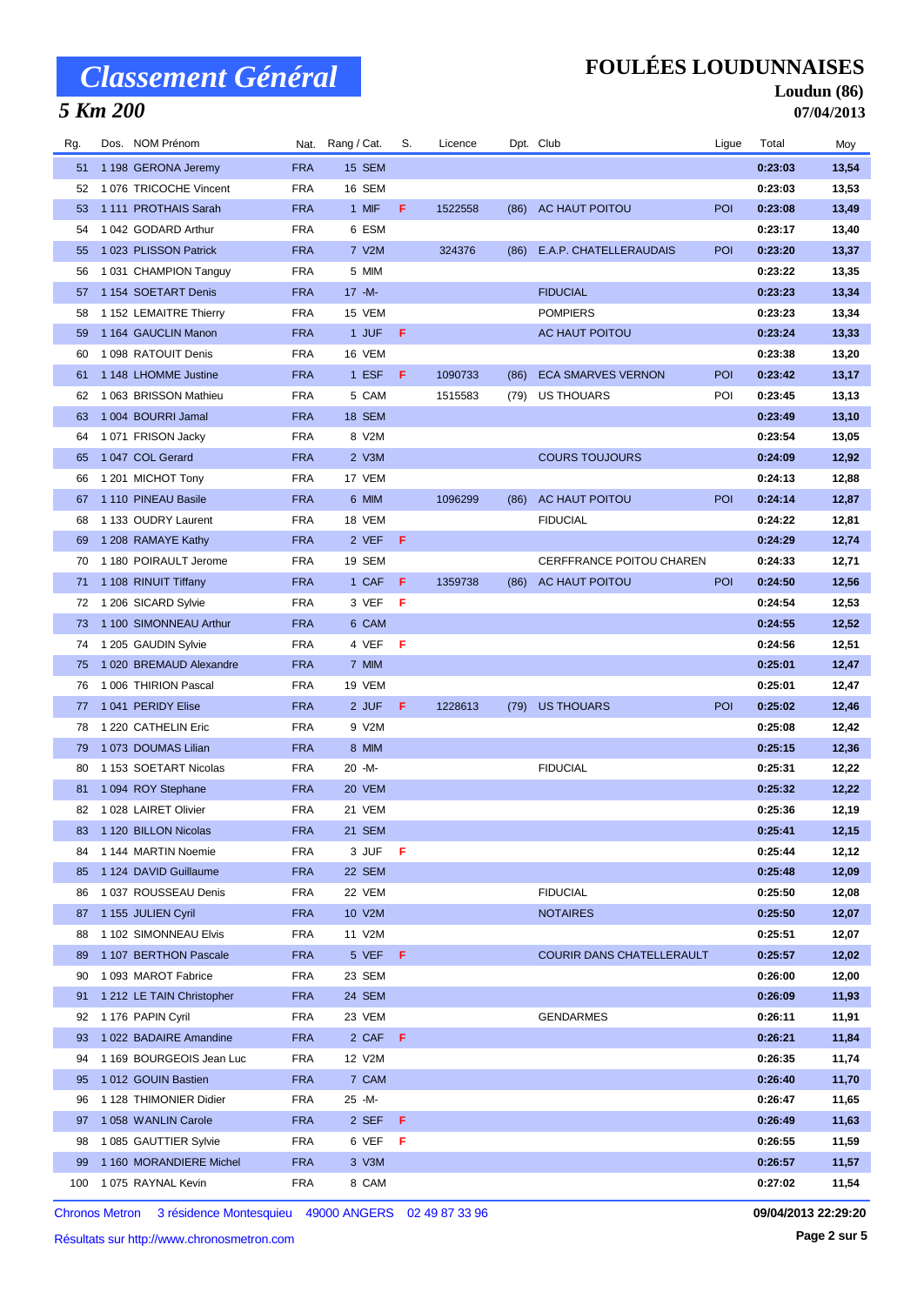## *5 Km 200*

### **FOULÉES LOUDUNNAISES**

### **Loudun (86) 07/04/2013**

| Rg. | Dos. NOM Prénom             |            | Nat. Rang / Cat.   | S.  | Licence |      | Dpt. Club                        | Ligue      | Total   | Moy   |
|-----|-----------------------------|------------|--------------------|-----|---------|------|----------------------------------|------------|---------|-------|
| 101 | 1 183 CLUTOT Blandine       | <b>FRA</b> | 1 V <sub>2</sub> F | F   |         |      |                                  |            | 0:27:19 | 11,42 |
| 102 | 1025 RIDOUARD Amandine      | <b>FRA</b> | 3 CAF              | F   |         |      |                                  |            | 0:27:22 | 11,40 |
| 103 | 1 200 BROUX Charlotte       | <b>FRA</b> | 2 ESF              | F   |         |      |                                  |            | 0:27:27 | 11,37 |
| 104 | 1 122 DESVAUX Jean Marie    | <b>FRA</b> | 4 V3M              |     |         |      |                                  |            | 0:27:31 | 11,34 |
| 105 | 1 199 GUILBAULT Alain       | <b>FRA</b> | 13 V2M             |     |         |      |                                  |            | 0:27:32 | 11,33 |
| 106 | 1 158 BAILLARGEAT William   | <b>FRA</b> | 24 VEM             |     |         |      |                                  |            | 0:27:40 | 11,28 |
| 107 | 1 095 CHAMOULAUD Elodie     | <b>FRA</b> | 3 SEF              | -F. |         |      | <b>ES BRUGES</b>                 |            | 0:27:43 | 11,26 |
| 108 | 1 219 GOILARD Jeremy        | <b>FRA</b> | 7 ESM              |     |         |      | CGL                              |            | 0:27:45 | 11,25 |
| 109 | 1 049 RENIAUD Bastian       | <b>FRA</b> | 9 CAM              |     |         |      | <b>CLUB DES ENTREPRISES PAYS</b> |            | 0:27:45 | 11,24 |
| 110 | 1074 MAUGER Clara           | <b>FRA</b> | 7 VEF              | -F  |         |      |                                  |            | 0:27:46 | 11,24 |
| 111 | 1 159 BOUTOLEAU Marie       | <b>FRA</b> | 4 SEF              | F   |         |      |                                  |            | 0:27:48 | 11,22 |
| 112 | 1 118 LECLERC Anthony       | <b>FRA</b> | 8 ESM              |     |         |      |                                  |            | 0:28:03 | 11,12 |
| 113 | 1 081 DEBLAY Quentin        | <b>FRA</b> | 9 ESM              |     |         |      | <b>POMPIERS</b>                  |            | 0:28:09 | 11,08 |
| 114 | 1072 PELLETIER Clemence     | <b>FRA</b> | 2 MIF              | F   |         |      |                                  |            | 0:28:17 | 11,03 |
| 115 | 1 193 AUBERGEON Quentin     | <b>FRA</b> | 10 ESM             |     |         |      | <b>CGL</b>                       |            | 0:28:25 | 10,98 |
| 116 | 1 335 GARNIER Nadine        | <b>FRA</b> | 8 VEF              | F   |         |      | S/L USE AVOINE BEAUMONT          |            | 0:28:30 | 10,95 |
| 117 | 1 092 RENEAUME Perrine      | <b>FRA</b> | 3 MIF              | F.  |         |      |                                  |            | 0:28:31 | 10,94 |
| 118 | 1 146 DUFAY Severine        | <b>FRA</b> | 5 SEF              | - F |         |      |                                  |            | 0:28:34 | 10,92 |
| 119 | 1 096 PLUME Nicolas         | <b>FRA</b> | 26 SEM             |     |         |      |                                  |            | 0:28:37 | 10,90 |
| 120 | 1 059 COUET Marie           | <b>FRA</b> | 4 CAF              | - F |         |      |                                  |            | 0:28:45 | 10,85 |
| 121 | 1018 REVEREAULT Jacques     | <b>FRA</b> | 5 V3M              |     |         |      |                                  |            | 0:28:47 | 10,84 |
| 122 | 1 213 MALECOT Jean Francois | <b>FRA</b> | 25 VEM             |     |         |      |                                  |            | 0:28:50 | 10,82 |
| 123 | 1 203 ARCHAMBAULT Quentin   | <b>FRA</b> | <b>11 ESM</b>      |     |         |      |                                  |            | 0:28:52 | 10,81 |
| 124 | 1 119 PALACH Nicolas        | <b>FRA</b> | 27 SEM             |     |         |      |                                  |            | 0:28:52 | 10,81 |
| 125 | 1 179 MALECOT Mathilde      | <b>FRA</b> | 4 MIF              | F   |         |      |                                  |            | 0:28:57 | 10,78 |
| 126 | 1 097 RATOUIT Nicole        | <b>FRA</b> | 2 V2F              | F   |         |      |                                  |            | 0:29:07 | 10,72 |
| 127 | 1016 BONNET Patrick         | <b>FRA</b> | 14 V2M             |     |         |      |                                  |            | 0:29:07 | 10,71 |
| 128 | 1 103 MARY Jean Claude      | <b>FRA</b> | 6 V3M              |     |         |      |                                  |            | 0:29:10 | 10,70 |
| 129 | 1090 BARRIN Emilie          | <b>FRA</b> | 6 SEF              | F   |         |      | POITIERS CO                      |            | 0:29:14 | 10,67 |
| 130 | 1 139 BILLON Cyril          | <b>FRA</b> | 28 SEM             |     |         |      |                                  |            | 0:29:16 | 10,66 |
| 131 | 1 221 PLAUD Alexandre       | <b>FRA</b> | 29 SEM             |     |         |      |                                  |            | 0:29:19 | 10,64 |
| 132 | 1038 ROUSSEAU Karine        | <b>FRA</b> | 9 VEF F            |     |         |      | <b>FIDUCIAL</b>                  |            | 0:29:21 | 10,63 |
|     | 133 1135 AVRIL Gwenola      | <b>FRA</b> | 5 MIF F            |     | 1071764 |      | (37) JOUE RUNNING 37             | <b>CEN</b> | 0:29:23 | 10,62 |
| 134 | 1 134 AVRIL Stephane        | <b>FRA</b> | 30 SEM             |     | 738510  | (37) | JOUE RUNNING 37                  | CEN        | 0:29:24 | 10,61 |
| 135 | 1051 INCONNU 1051           | <b>FRA</b> | $31 - M -$         |     |         |      |                                  |            | 0:29:27 | 10,59 |
| 136 | 1 174 FROMAGET Raphaele     | <b>FRA</b> | 7 SEF F            |     |         |      |                                  |            | 0:29:28 | 10,59 |
| 137 | 1083 MENESTREAU Remy        | <b>FRA</b> | 12 ESM             |     |         |      | <b>POMPIERS</b>                  |            | 0:29:30 | 10,58 |
| 138 | 1 077 COUILLEBAULT Titouan  | <b>FRA</b> | 13 ESM             |     |         |      | <b>POMPIERS</b>                  |            | 0:29:30 | 10,58 |
| 139 | 1 130 GIRARDEAU Annick      | <b>FRA</b> | 3 V <sub>2</sub> F | F   |         |      |                                  |            | 0:29:30 | 10,57 |
| 140 | 1 052 JOUBERT Frederique    | <b>FRA</b> | 8 SEF F            |     |         |      |                                  |            | 0:29:39 | 10,52 |
| 141 | 1 192 DESCHEREUX Dominique  | <b>FRA</b> | 26 VEM             |     |         |      |                                  |            | 0:29:41 | 10,51 |
| 142 | 1019 BREMAUD Sebastien      | <b>FRA</b> | 32 SEM             |     |         |      |                                  |            | 0:29:43 | 10,50 |
| 143 | 1116 LAVERGNE Erika         | <b>FRA</b> | <b>10 VEF</b>      | F   |         |      | COURIR DANS CHATELLERAULT        |            | 0:29:44 | 10,49 |
| 144 | 1 175 ROMDANE Steeve        | <b>FRA</b> | 33 SEM             |     |         |      |                                  |            | 0:29:45 | 10,48 |
| 145 | 1 210 BODET Mary            | <b>FRA</b> | 9 SEF              | F.  |         | (16) | <b>CHASSORS</b>                  |            | 0:29:47 | 10,47 |
| 146 | 1033 HERBAULT Alice         | <b>FRA</b> | 6 MIF              | F   |         |      |                                  |            | 0:29:52 | 10,45 |
| 147 | 1 178 DOUX Gilles           | <b>FRA</b> | 15 V2M             |     |         |      | <b>CGL</b>                       |            | 0:29:58 | 10,41 |
| 148 | 1 156 JULIEN Mireille       | <b>FRA</b> | 11 VEF             | - F |         |      | <b>NOTAIRES</b>                  |            | 0:30:09 | 10,35 |
| 149 | 1 007 GALLAY Laurent        | <b>FRA</b> | 27 VEM             |     |         |      | <b>CGL</b>                       |            | 0:30:22 | 10,28 |
| 150 | 1014 MOYSE Manon            | <b>FRA</b> | 7 MIF              | F   |         |      |                                  |            | 0:30:23 | 10,27 |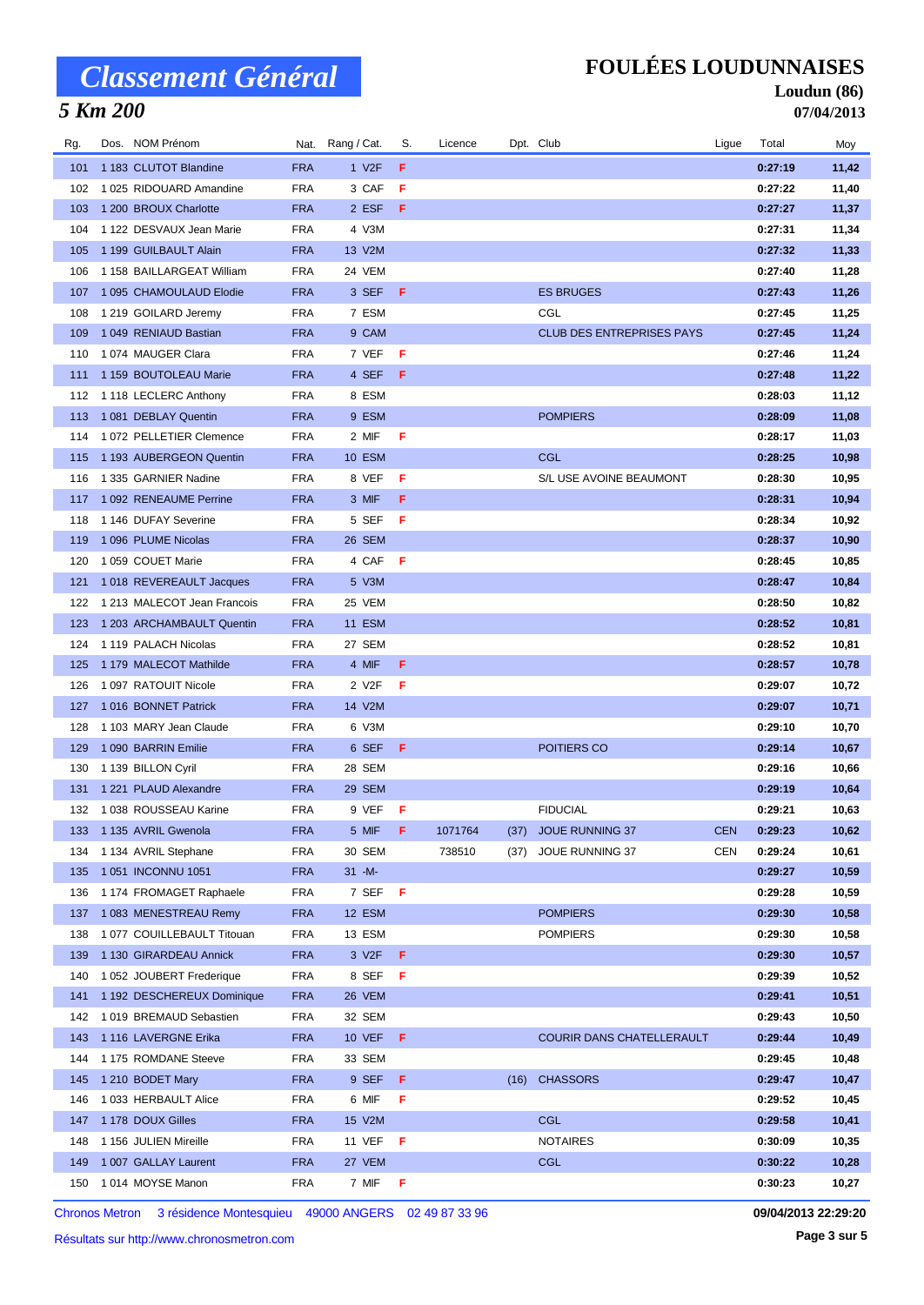## *5 Km 200*

### **FOULÉES LOUDUNNAISES**

### **Loudun (86) 07/04/2013**

| Rg. | Dos. NOM Prénom                    |                          | Nat. Rang / Cat.   | S. | Licence |      | Dpt. Club                     | Ligue | Total   | Moy          |
|-----|------------------------------------|--------------------------|--------------------|----|---------|------|-------------------------------|-------|---------|--------------|
| 151 | 1 036 DUFOUR Julien                | <b>FRA</b>               | 34 SEM             |    |         |      |                               |       | 0:30:25 | 10,26        |
| 152 | 1 218 PETIT Nancy                  | <b>FRA</b>               | 10 SEF             | F  |         |      |                               |       | 0:30:32 | 10,22        |
| 153 | 1 195 GEOFFROY Berengere           | <b>FRA</b>               | <b>11 SEF</b>      | F. |         |      |                               |       | 0:30:33 | 10,21        |
| 154 | 1 123 DESHAIS Jean Sebastien       | <b>FRA</b>               | 28 VEM             |    |         |      | CGL                           |       | 0:30:47 | 10,13        |
| 155 | 1 101 THOMAS Alain                 | <b>FRA</b>               | 16 V2M             |    |         |      | <b>CGL</b>                    |       | 0:30:48 | 10,13        |
| 156 | 1 069 RAT Claudie                  | <b>FRA</b>               | 4 V2F              | F  |         |      | <b>LES MUSCLES</b>            |       | 0:30:50 | 10,12        |
| 157 | 1 082 DEBLAY Valentin              | <b>FRA</b>               | 1 JUM              |    |         |      | <b>POMPIERS</b>               |       | 0:31:09 | 10,02        |
| 158 | 1 141 HERNANDEZ Felisa             | <b>FRA</b>               | 5 V2F              | F  |         |      |                               |       | 0:31:18 | 9,97         |
| 159 | 1 190 LIAIGRE Justine              | <b>FRA</b>               | 3 ESF              | F  |         |      |                               |       | 0:31:24 | 9,93         |
| 160 | 1 163 MESNIER Eric                 | <b>FRA</b>               | 29 VEM             |    |         |      | CGL                           |       | 0:31:31 | 9,90         |
| 161 | 1 162 CRAS Louis                   | <b>FRA</b>               | 35 SEM             |    |         |      | <b>CGL</b>                    |       | 0:31:43 | 9,83         |
| 162 | 1 127 THIMONIER Pierette           | <b>FRA</b>               | 30 VEM             |    |         |      |                               |       | 0:31:47 | 9,81         |
| 163 | 1 091 CARRION Pascal               | <b>FRA</b>               | 31 VEM             |    |         |      |                               |       | 0:31:54 | 9,78         |
| 164 | 1 191 BENARD Sandrine              | <b>FRA</b>               | 12 VEF             | F  |         |      |                               |       | 0:31:57 | 9,77         |
| 165 | 1 002 PAINE Thomas                 | <b>FRA</b>               | 36 SEM             |    |         |      |                               |       | 0:31:59 | 9,76         |
| 166 | 1046 TRICHET Dorothee              | <b>FRA</b>               | 6 V2F              | F  |         |      |                               |       | 0:32:00 | 9,75         |
| 167 | 1088 LEGEARD Nathalie              | <b>FRA</b>               | <b>13 VEF</b>      | F. |         |      |                               |       | 0:32:02 | 9,74         |
| 168 | 1 029 VAN HOVE Christophe          | <b>FRA</b>               | 32 VEM             |    |         |      |                               |       | 0:32:03 | 9,74         |
| 169 | 1186 RULLIER Anne                  | <b>FRA</b>               | 12 SEF             | F  |         |      |                               |       | 0:32:12 | 9,69         |
| 170 | 1 114 BRISSON Murielle             | <b>FRA</b>               | <b>14 VEF</b>      | F  |         |      |                               |       | 0:32:15 | 9,68         |
| 171 | 1 030 JALLAIS Marie Therese        | <b>FRA</b>               | 7 V <sub>2</sub> F | F  |         |      | <b>ESPACE FORME LOUDUNAIS</b> |       | 0:32:18 | 9,66         |
| 172 | 1055 GOUIN Noemie                  | <b>FRA</b>               | 13 SEF             | F  |         |      | <b>NOTAIRES</b>               |       | 0:32:22 | 9,64         |
| 173 | 1 181 BILLAUD Joseph               | <b>FRA</b>               | 7 V3M              |    |         |      |                               |       | 0:32:23 | 9,64         |
| 174 | 1068 BACLE Regis                   | <b>FRA</b>               | 17 V2M             |    |         |      | <b>LES MUSCLES</b>            |       | 0:32:27 | 9,61         |
| 175 | 1 167 PELTIER Cyrielle             | <b>FRA</b>               | 4 ESF              | F. |         |      |                               |       | 0:32:29 | 9,60         |
| 176 | 1021 TOUCHON Cecilia               | <b>FRA</b>               | 4 JUF              | F  | 1543951 | (86) | AC HAUT POITOU                | POI   | 0:32:30 | 9,60         |
| 177 | 1 035 CHARRIER Damien              | <b>FRA</b>               | 37 SEM             |    |         |      | <b>FIDUCIAL</b>               |       | 0:32:44 | 9,53         |
| 178 | 1 222 GIRY Didier                  | <b>FRA</b>               | 18 V2M             |    |         |      |                               |       | 0:32:46 | 9,52         |
| 179 | 1011 GARCIA LUPION Marie Carme FRA |                          | 5 CAF              | F  |         |      |                               |       | 0:32:49 | 9,51         |
| 180 | 1 045 FALLOURD Romain              | FRA                      | 9 MIM              |    |         |      |                               |       | 0:32:50 | 9,50         |
| 181 | 1089 NOIRAULT Sandy                | <b>FRA</b>               | 8 MIF              | F  |         |      | <b>ADMR</b>                   |       | 0:32:51 | 9,50         |
| 182 | 1 086 FILLON Evelyne               | <b>FRA</b>               | 8 V2F              | F  |         |      |                               |       | 0:32:55 | 9,48         |
| 183 | 1 066 ALZON Valerie                | <b>FRA</b>               | 15 VEF             | F  |         |      | <b>LES MUSCLES</b>            |       | 0:33:06 | 9,43         |
| 184 | 1 125 TRAVOUILLON Jocelyn          | <b>FRA</b>               | 19 V2M             |    |         |      |                               |       | 0:33:15 | 9,38         |
| 185 | 1 132 DUPONT Elise                 | <b>FRA</b>               | 9 MIF              | F. |         |      | <b>ADMR</b>                   |       | 0:33:24 | 9,34         |
| 186 | 1 044 FALLOURD Sylvie              | <b>FRA</b>               | 14 SEF             | F  |         |      |                               |       | 0:33:36 | 9,29         |
| 187 | 1 034 VITU Lucile                  | <b>FRA</b>               | 15 SEF             | F. |         |      | <b>NOTAIRES</b>               |       | 0:33:38 | 9,28         |
| 188 | 1 147 RASSCHAERT Jean Luc          | <b>FRA</b>               | 20 V2M             |    |         |      | <b>NOTAIRES</b>               |       | 0:33:38 | 9,28         |
| 189 | 1057 BOURREAU Linda                | <b>FRA</b>               | <b>16 VEF</b>      | F. |         |      |                               |       | 0:33:39 | 9,27         |
| 190 | 1015 BONNET Paulette               | <b>FRA</b>               | 9 V2F              | F  |         |      |                               |       | 0:33:55 | 9,20         |
| 191 | 1171 TOURNE Pierrick               | <b>FRA</b>               | 38 SEM             |    |         |      | <b>POMPIERS</b>               |       | 0:34:21 | 9,08         |
| 192 | 1 078 JUILLE Romain                | <b>FRA</b>               | 39 SEM             |    |         |      | <b>POMPIERS</b>               |       | 0:34:21 | 9,08         |
| 193 | 1079 BREMOND Sylvain               | <b>FRA</b>               | 40 SEM             |    |         |      | <b>POMPIERS</b>               |       | 0:34:21 | 9,08         |
| 194 | 1 168 PELTIER Elisabeth            | <b>FRA</b>               | 17 VEF             | F  |         |      |                               |       | 0:34:28 | 9,05         |
|     |                                    | <b>FRA</b>               | <b>16 SEF</b>      | F. |         |      |                               |       | 0:34:28 | 9,05         |
| 195 | 1 207 PIMBERT Anne                 |                          |                    |    |         |      |                               |       |         |              |
| 196 | 1 080 LEAU Lucie                   | <b>FRA</b>               | 5 ESF              | F  |         |      | <b>POMPIERS</b>               |       | 0:34:46 | 8,98         |
| 197 | 1 172 GUILHOT Sandra               | <b>FRA</b>               | 17 SEF             | F. |         |      | <b>POMPIERS</b>               |       | 0:34:51 | 8,95         |
| 198 | 1 337 BRANGIER Bernadette          | <b>FRA</b>               | 18 VEF             | F. |         |      |                               |       | 0:34:59 | 8,92         |
| 199 | 1 005 SOETART Rolande              | <b>FRA</b><br><b>FRA</b> | 10 V2F             | F. |         |      | <b>FIDUCIAL</b>               |       | 0:35:20 | 8,83<br>8,82 |